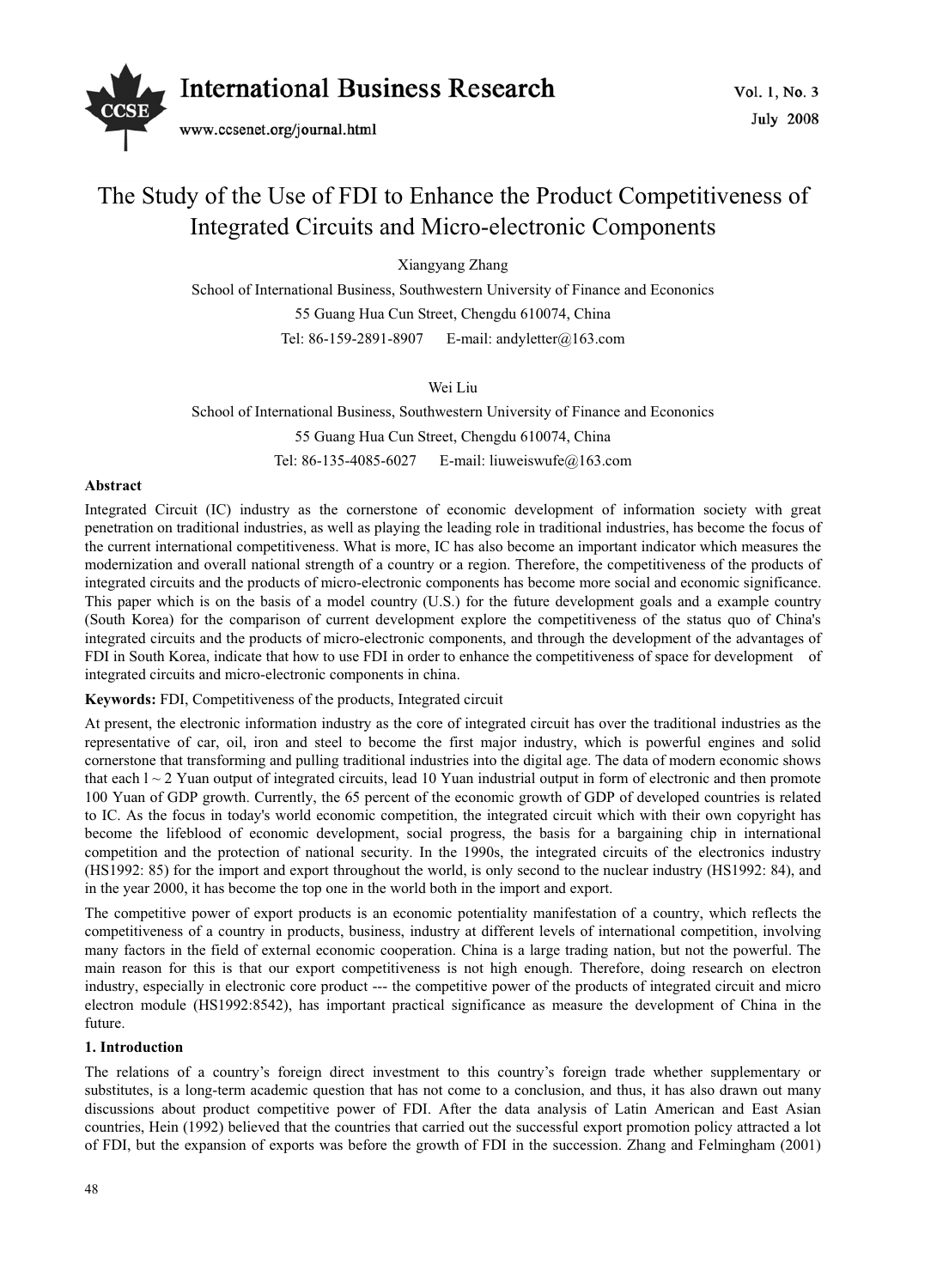also obtained similar conclusions through the research on the relationship between the use of FDI and the exports in China. The findings of these studies were the expansion of exports had attracted the entry of FDI. However, Bayonmi, Lipworth (1995), Muchielli, Chedor (1999) and so on, held the opposite point of view with the above result according to their research conclusions. They thought that the FDI growth caused a country export scale increase, namely FDI growth before, export scale expansion after. They pointed out that FDI carried on the developing country had some advantages the enterprises of host country did not have, such as the international market experience, more perfect international sales network, more advanced technology and management and so on. Therefore FDI may enhance country export competitive power greatly. Ng and Yeats (2003) also had the similar viewpoint. F. Gerard Adams, Byron Gangnes and Yochanan (2006) through the studies on Chinese competitive power pointed out that there is the relationship between FDI and Chinese export competitive power.

Many Chinese scholars have conducted the related research on FDI and the competitive power. Most of them used macroeconomic data making the regression analysis or the relevant analysis on the FDI and exports value, FDI and imports value, FDI and import and export value, which indicated that FDI had the promoter action and the reciprocity to our country's value of exports, the import value and the import and export value. Zhang Shousen (2005) thought that FDI affected our country competitive power through many kinds of ways. Cai Maosen and so on (2005) believed that there was a significant positive correlation between FDI and the development of export trade of our country, what's more, he also argued that FDI had become the important constitution factor and the growth fountainhead of Chinese trade export competitive power. Wang Suqin (2005) had done some research on export competition power of industrial finished products and she thought that our country export products had certain international competitiveness in the domain of labor-intensive form. Shen yajun (2006) did the study on the impact of FDI on export competitiveness of high-tech products and he indicated that the FDI could promote the export competitiveness of high-tech products. From the above we can see that domestic and foreign scholars not only pay more attention on the research of the relationship between FDI and foreign trade, but also attach great importance to research on the overall structure.

We can also see that most empirical research on products competitiveness still stay in FDI and the changes of the structure of goods, and the research that adopted to measure the competitiveness of products is fewer, which mainly study the effect of FDI on the product. So, in this paper, on the basis of previous studies, I will compare Chinese products Competitiveness index of integrated circuits and micro-electronic components with the United States and South Korea respectively, and analyze the impact of FDI inflows on the products competitiveness both in China and South Korea from the model so as to determine whether the introduce of FDI in China can enhanced competitiveness development space of integrated circuits and microelectronic Component product in the future.

#### **2. The export competitiveness of integrated circuits and micro-electronic components: The empirical analysis and comparison of The United States, China and South Korea**

#### *2.1 The popular indicators assessing the competitiveness of export products*

Internationally, it is very popular to use Revealed comparative advantage index, Trade Competition index, and Market Share index these three important indicators to analyze the competitive power of export products of on country.

Stated simply, the revealed comparative advantage of country *j* in the trade of product *j* is measured by the item's share in the country's exports relative to its share in world trade. That is, if Ej is the value of a country's exports of product *j*, and Et is the country's total exports, its revealed comparative advantage index is:  $RCA = (E]/Et)/(Wj/Wt)$ . Where the w subscripts refers to world totals. The index RCA has a relatively simple interpretion. Generally speaking, if it takes a value of less than 1 this implies that the country has a revealed comparative disadvantage in the product. Similarly, if the index exceed 2.5 this implies that the country has a strong revealed comparative advantage in the item. And if the value of RCA is between 1 and 2.5, this implies that the country has a relatively strong revealed comparative advantage.

The formula of Trade competitiveness index (TC) is:  $TC = (Ej-Ij) / (Ej+Ij)$ . In this formula, Ej is on behalf of one kind of industry exports of a country and Ij is the imports. TC changes between 1 and -1. If TC> 0, it means that this industry is in a dominant position. Oppositely, if  $TC \le 0$ , it implies this industry is at a competitive disadvantage.  $TC = 1$  and  $TC$ = -1 means that the industry of a country only imports or exports, which is under an extreme condition.

The formula of International market share (MS) is  $MS = Ej/Wj$ . And in this, Ej and Wj are respectively on behalf of the value of goods export of a country and of the world. In addition, the higher the value of MS is, the stronger the international competitiveness of such goods in the country will be.

*2.2 The analysis of the products of integrated circuits and micro-electronic components competitiveness of United States, China, and South Korea (HS1992: 8542) (the data is from trade goods database of the United Nations: http://comtrade.un.org/)* 

The United States is a technical leading country of the products of integrated circuits and micro-electronic components, and at the same time both of its value of RAC and TC show that it has advantages in products; especially, we can see that it is in an extremely competitive position. And we also find that its value of RCA is bound in a relatively stable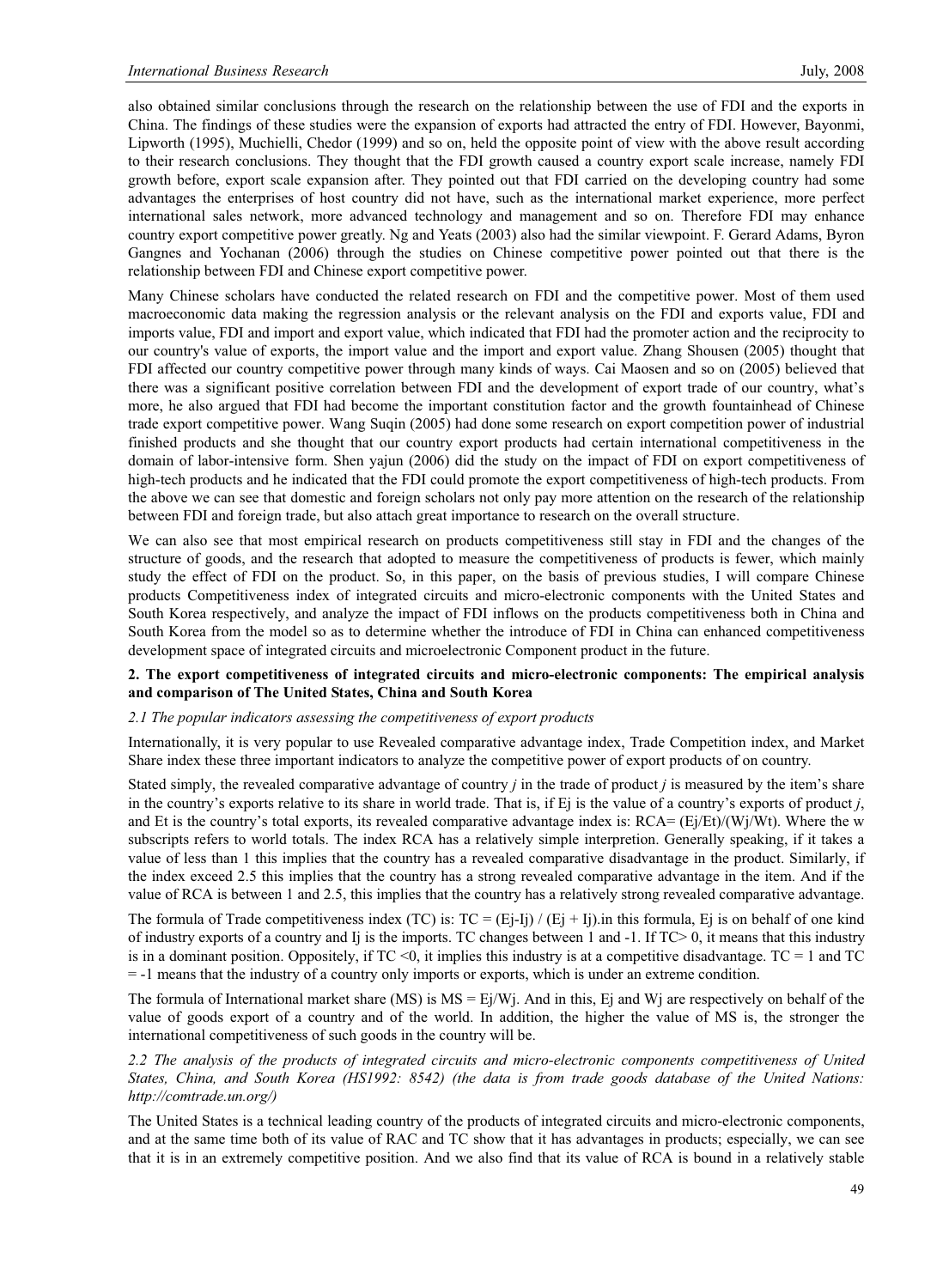range, and its market share is quite high, but as the time goes by, its market share is declined continually, which mainly due to Japan's development of technique of integrated circuits and micro-electronic components, as well as the rapid growth of being processing large country of integrated circuits and micro-electronic components of South Korea and Taiwan. However, in this regard, these do not affect the leading position of U.S. being the leader of the global integrated circuit and micro-electronic components market in the aspects of research and development (see table 1).

South Korea show significant comparative advantage with the comparison with the USA. From 2001 to 2003, the global semiconductor industry is at low ebb, which affected South Korea's integrated circuits and micro-Electronic component products significantly, and the exports of South Korea within this period have eased substantially, making the value of TC to be negative. However, with the warming of the semiconductor industry, integrated circuits and micro-electronic items immediately resume the original advantages which it has established as a good foundation. These years, according to MS, we can see that the market share of Korean integrated circuits and micro-electronic components products in international is relatively stable at 7-8 per cent (see table 2).

From the RCA and TC index we can see that Chinese integrated circuits and micro-electronic components has been comparative disadvantage products, but as seen from the numerical change, the competitiveness of the products has been increasing, additionally, Market share are also constantly improved (see table 3).

*2.3 The competitiveness comparison of Chinese integrated circuit and micro-electronic components product with the products of the United States and South Korea* 

The United States is a "model country" of China, which is the direction of the future development of integrated circuits and micro-electronic components product. Considerable gap of the competitiveness of Chinese integrated circuits and micro-electronic components still exist.

South Korea is the "sample country" of China, which is the example of countries we can follow to improve and learn. Similarly, the competitiveness of Chinese products is far below South Korea; however, the difference is that the various indicators of China are improvement while the indicators of South Korea are in a balanced or weakened. Obviously, the competitiveness power of Chinese integrated circuits and micro-electronic components of the product is lower than South Korea.

# **3. The analysis of the affect of FDI on the competitiveness of the integrated circuits and micro-electronic components**

#### *3.1 The establishment of the model*

Analysis model is established based on the impact of FDI on the exports of the integrated circuits and micro-electronic components: Export  $= C + a^* FDI$ . According to the data of export and FDI from 1992 to 2006 (Date source: Statistical Yearbook of Chinese economy and the Korean National Statistical Office), the model is built and the results are obtained as follows with doing regression analysis (figures in brackets is the value of t statistics):

China: Export=-6.59\*10°+0.05\*FDI

(-5.4354) (10.4175)

 $N= 15$   $R^2 = 0.8930$   $F=108.5255$ 

South Korea: Export= $1.09*10^{10}+0.11*FDI$ 

(6.6734) (3.7720)

 $N= 15$   $R^2 = 0.8225$   $F=14.2284$ 

*3.2 Economic significance* 

(1) Each dollar of FDI put into China will enhance 5 percent of the export of integrated circuits and micro-electronic components; each dollar of FDI in South Korea will enhance 11 percent of the exports of the integrated circuits and micro-electronic components.

(2) Through the Analysis of the two results, we can see that there is still great space for improvement for the use of FDI in China with the comparison of South Korea, or we can say that the more FDI put into china, the better development the integrated circuits and micro-electronic components products will get.

### **4. The improvement space of the utilization of FDI on the competitiveness of integrated circuits and micro-electronic components in China**

As we can see, each dollar of FDI put into South Korea will enhance 11 percent of the exports of the integrated circuits and micro-electronic components; however, this number in china is just 5, which indicate that there is still a lot of improvement space of the utilization of FDI on the competitiveness of integrated circuits and micro-electronic components. In this aspect, South Korea is a country we can learn.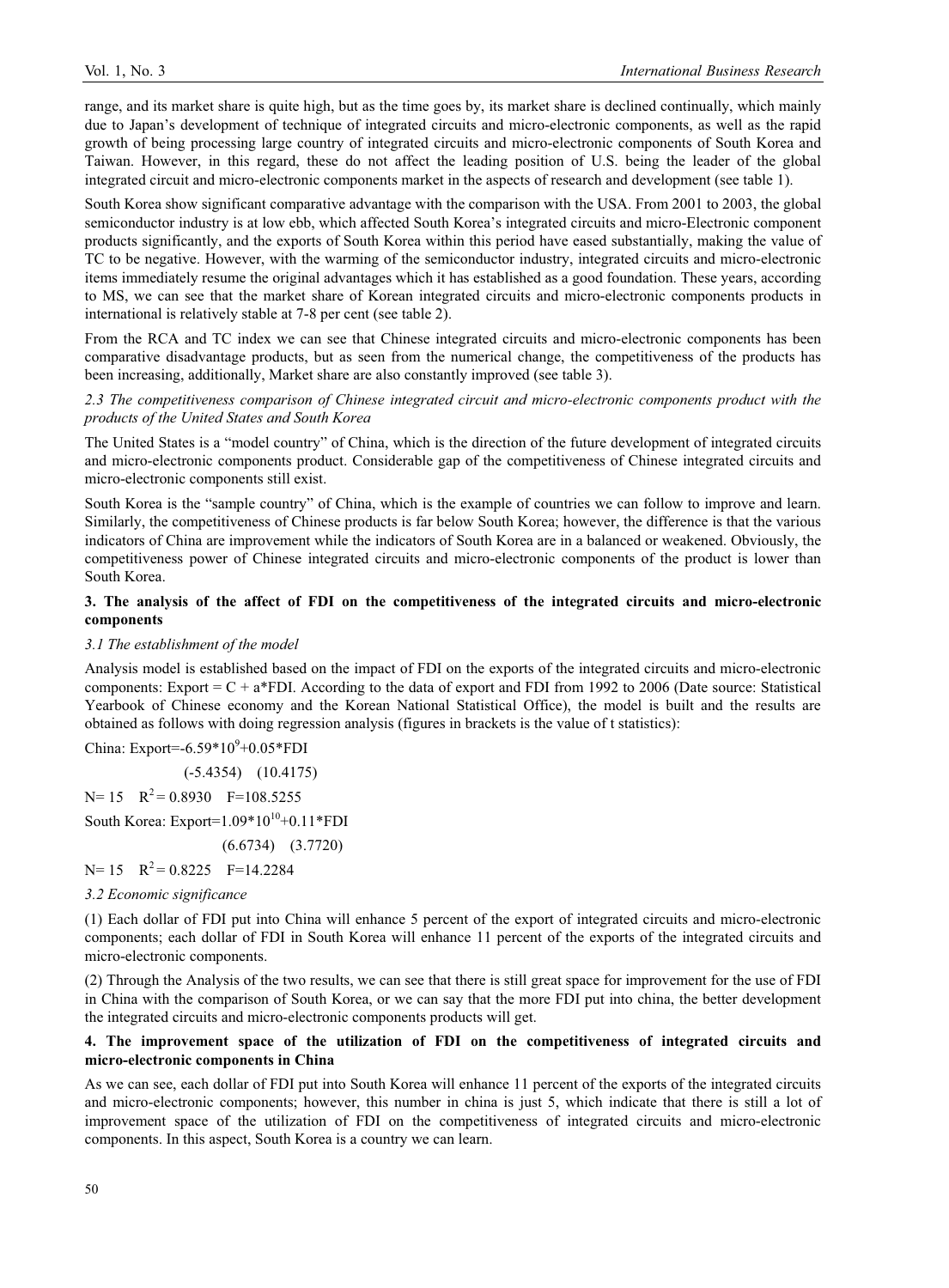In 1980s, the "large-scale integrated circuit project", used the cooperation between laboratories run by private sector and institute of public sector to make South Korea's chip makers playing the main role in the world's electronics manufacturing industry.

After the financial crisis in 1997, South Korea implemented "the plan of three-year economic recovery", established a strategic on high-tech industries, further adjusted to foreign investment policy. Then South Korea became the power country which can attract more FDI than other country, what's more, it also strengthen the competitiveness of FDI on the effectiveness of products.

The South Korean government focuses on the technical development after 2010 and has drawn up a "new areas of research in 21st century projects". Including the choice of integrated circuits and micro-electronic components, South Korea has selected many of its advantages trip to do research.

In 2000, China promulgated "the policy on encouraging the development of the software industry and integrated circuit industries" (the State Council (2000), the 18th). This creates a favorable policy environment for the development of integrated circuit industry, which has greatly aroused the enthusiasm of all sectors of the community to develop integration Circuit industries. This is two years later than South Korea in terms of policy; therefore China should pay more attention to the effects of the issue when introduce FDI.

In my opinion, I think we should primarily focus on the following two aspects:

(1) China, as a developing country, should pay more attention on the indirect effects of FDI contributing to technological progress, upgrading the industrial structure and improving product competitiveness. Through the use of foreign capital, it can integrate ownership advantages and the host country's comparative advantage organically, prompt foreign investors to strengthen the key link of product in the value chain of investment, and it also can increase exports of products value-added and technology, as well as using multinational companies production and marketing system in the world; what's more, it can continuously improve Chinese participation in the international division of labor, and enhance Chinese international division status.

(2) We need to actively cultivate the true sense of the competitive market structure in foreign investment industrial fields, in order to make foreign-funded enterprises and domestically-funded enterprises within the same "national treatment" conditions to participate in competition, support domestically-funded enterprises which have ability to compete to compete with foreign-funded enterprises. At the same time, in the foreign-found monopoly field, we also should introduce competitive foreign competitors. Through increasing intensity of the competition between domestic and foreign-funded enterprises, it can force foreign-funded enterprises to transfer advanced production technology and Management technology under the pressure of high-level competition. Driven by the motive of lower costs also can speed up the process of localization of production factors. And domestic enterprises can also enjoy more from the technology spillover effects, which can really promote the competitiveness of Chinese products upgrading.

# **References**

F. Gerard Adams, Byron Gangnes and Yochanan Shachmurove, *Why is China so Competitive? Measuring and Explaining China's Competitiveness*. World Economy. Feb.2006 pp. 96-120.

http://comtrade.un.org (May, 2008)

Kyoo-HoPark and Keun Lee, *Linking the Technological Regime to the Technological Catch-up: Analyzing Korea and China's Taiwan Region Using the US Patent Data*, Proceedings of The 2nd Globelics Conference, Beijing: Tsingh University Press, 2004.

Michael Porter. *National competitive Advantages*. Beijing: Huaxia Press, 2002.

Stefano Bresch,i Franco Malerba and Luigi Orsenigo, *Techlogical Regimes and Schumpeterian Patterns of Innovation* The Economic Journal, 2000.

Tan, Liwen, Chen Limin, *The Empirical Method of International Competitiveness of Chinese Manufacturing Sector---and The Comparison with indicators and Industry Classification of Porte.* Chinese industrial economy, 2004.5 pp. 30-37.

Zhang, Huasheng, Xue Lan. *The comparative analysis of Chinese knowledge of the manufacturing sector, scale, cost-effective and industrial economy*, Chinese industrial economy, 2003.2 pp. 15-22.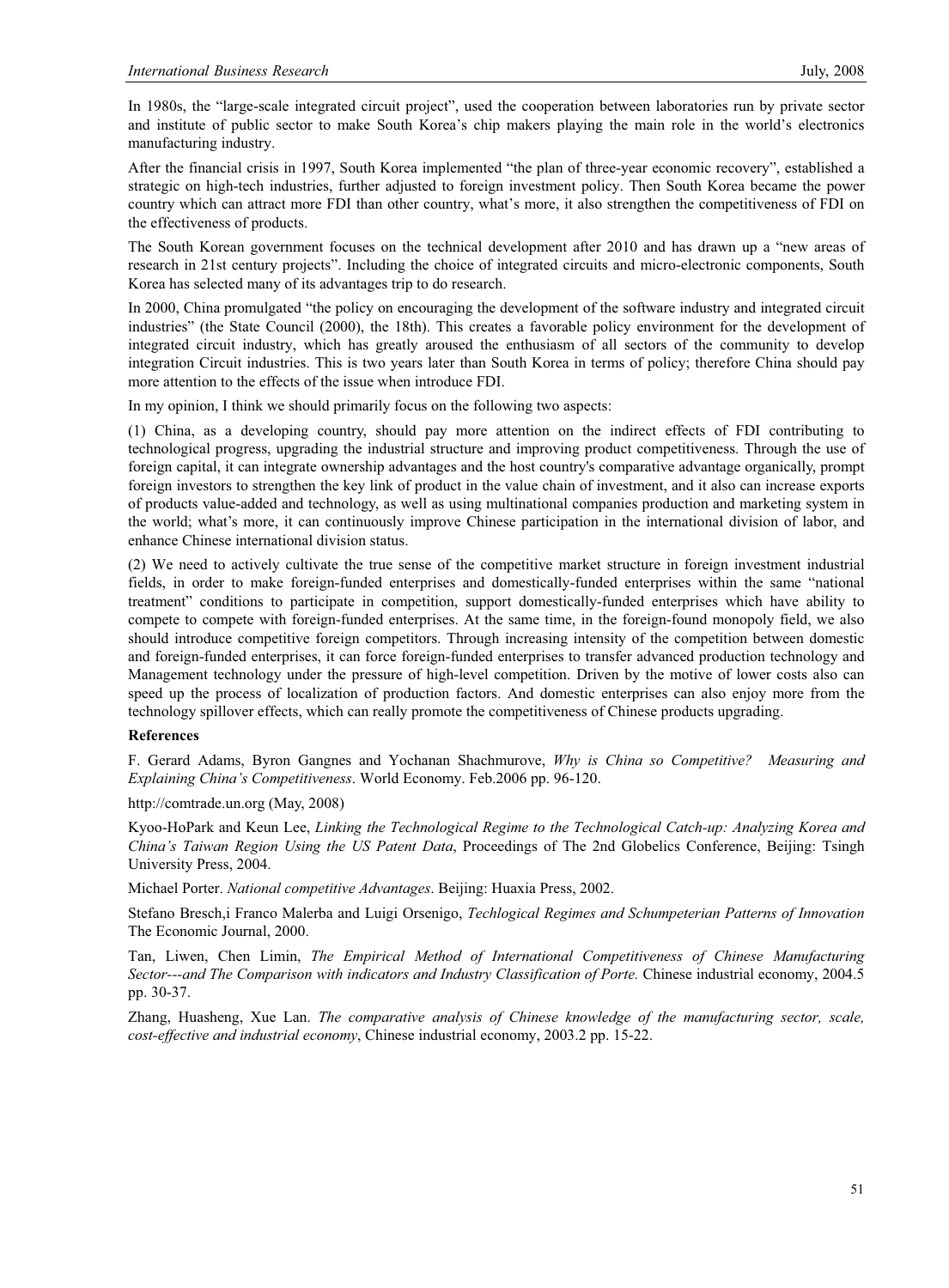| Three indexes of U.S. integrated circuits and micro-electronic<br>components |            |           |        |  |  |
|------------------------------------------------------------------------------|------------|-----------|--------|--|--|
|                                                                              | <b>RCA</b> | <b>TC</b> | MS     |  |  |
| 2006                                                                         | 1.4668     | 0.0220    | 0.1330 |  |  |
| 2005                                                                         | 1.5628     | 0.0216    | 0.1401 |  |  |
| 2004                                                                         | 1.6411     | 0.0237    | 0.1509 |  |  |
| 2003                                                                         | 1.7891     | 0.0275    | 0.1762 |  |  |
| 2002                                                                         | 1.6758     | 0.0214    | 0.1851 |  |  |
| 2001                                                                         | 1.7028     | 0.0182    | 0.2079 |  |  |
| 2000                                                                         | 1.7081     | 0.0138    | 0.2145 |  |  |
| 1999                                                                         | 1.7378     | 0.0126    | 0.2201 |  |  |
| 1998                                                                         | 1.6332     | 0.0060    | 0.2109 |  |  |
| 1997                                                                         | 1.6808     | 0.0031    | 0.2179 |  |  |
| 1996                                                                         | 1.8251     | $-0.0015$ | 0.2275 |  |  |
| 1995                                                                         | 1.8123     | $-0.0078$ | 0.2256 |  |  |
| 1994                                                                         | 1.7762     | $-0.0012$ | 0.2421 |  |  |
| 1993                                                                         | 1.6257     | $-0.0008$ | 0.2668 |  |  |
| 1992                                                                         | 1.6548     | 0.0012    | 0.3012 |  |  |

Table 1. Three indexes of U.S. integrated circuits and micro-electronic components

Table 2. Three indexes of South Korean integrated circuits and micro-electronic components

| Three | micro-electronic components | indexes of South Korean integrated circuits | and       |
|-------|-----------------------------|---------------------------------------------|-----------|
|       | <b>RCA</b>                  | <b>TC</b>                                   | <b>MS</b> |
| 2006  | 2.5869                      | 0.0789                                      | 0.0736    |
| 2005  | 2.8845                      | 0.0718                                      | 0.0813    |
| 2004  | 2.5299                      | 0.0063                                      | 0.0722    |
| 2003  | 2.4642                      | $-0.0902$                                   | 0.0650    |
| 2002  | 2.2942                      | $-0.1049$                                   | 0.0594    |
| 2001  | 2.3003                      | $-0.0918$                                   | 0.0578    |
| 2000  | 2.8613                      | 0.0823                                      | 0.0793    |
| 1999  | 3.4977                      | 0.1304                                      | 0.0919    |
| 1998  | 3.9781                      | 0.2099                                      | 0.0999    |
| 1997  | 3.8525                      | 0.1904                                      | 0.0989    |
| 1996  | 3.8065                      | 0.2392                                      | 0.0988    |
| 1995  | 4.5093                      | 0.3893                                      | 0.1204    |
| 1994  | 4.0699                      | 0.3173                                      | 0.1040    |
| 1993  | 3.4114                      | 0.2164                                      | 0.0991    |
| 1992  | 4.1470                      | 0.1419                                      | 0.1293    |